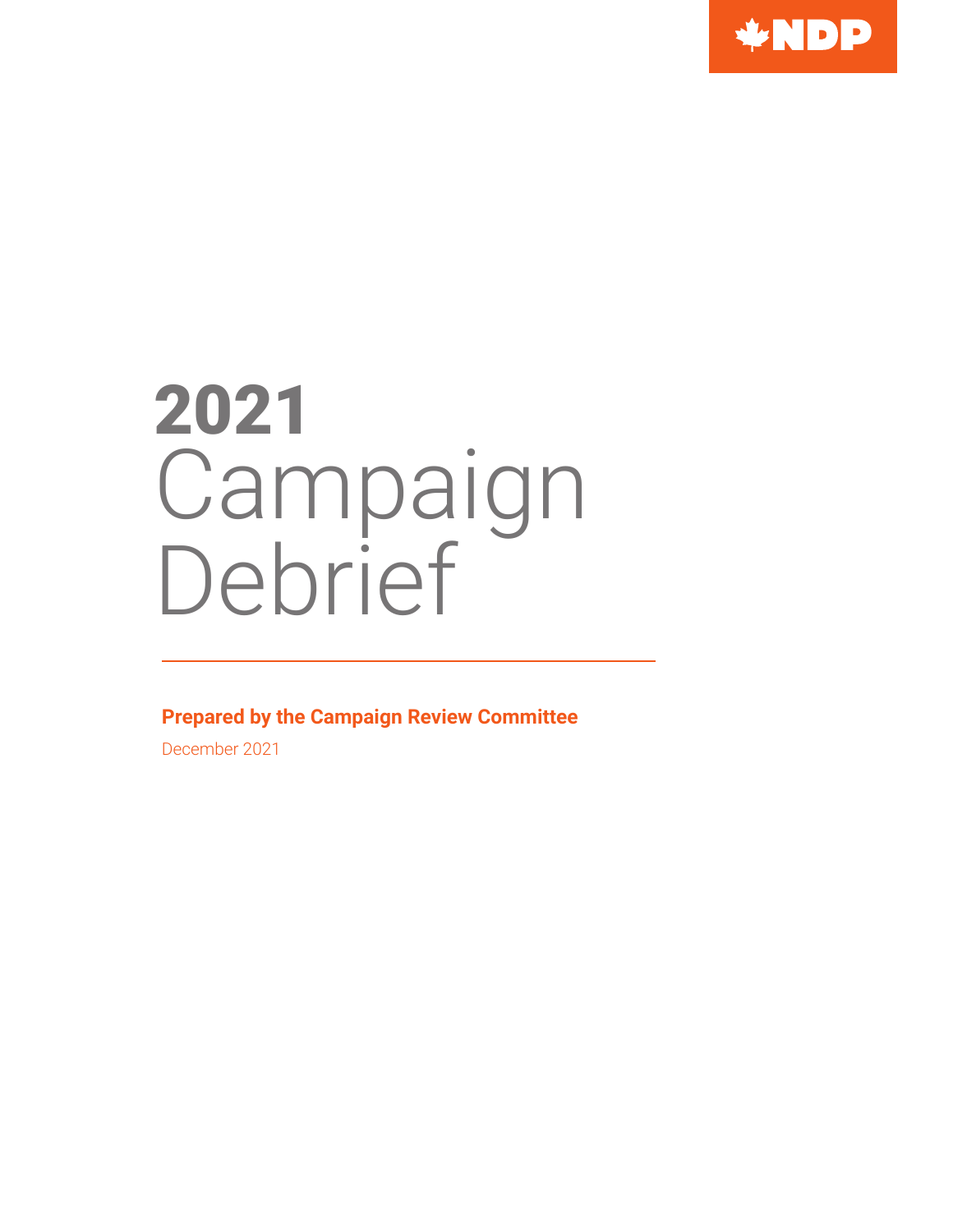# **CONTENTS**

| Introduction                                 | 3  |
|----------------------------------------------|----|
| <b>Election Results</b>                      | 3  |
| COVID-19 Pandemic                            | 4  |
| <b>Summary of Debrief Process</b>            | 4  |
| <b>Committee Activities</b>                  | 5  |
| What We Heard                                | 7  |
| Organization                                 | 7  |
| <b>External Feedback</b>                     | 7  |
| Recommendations                              | 8  |
| Data                                         | 8  |
| Recommendation                               | 8  |
| Products                                     | 9  |
| <b>External Feedback</b>                     | 9  |
| Recommendations:                             | 9  |
| Communications                               | 9  |
| <b>External Feedback</b>                     | 10 |
| Recommendations                              | 10 |
| Digital                                      | 10 |
| <b>External Feedback</b>                     | 11 |
| Recommendations                              | 11 |
| Operations                                   | 11 |
| Recommendations                              | 12 |
| Tour                                         | 12 |
| <b>External Feedback</b>                     | 12 |
| Recommendation                               | 12 |
| Research and Policy                          | 13 |
| <b>External Feedback</b>                     | 13 |
| Recommendations                              | 14 |
| Quick Response-Battlegrounds-Endgame         | 14 |
| <b>External Feedback</b>                     | 14 |
| Recommendations                              | 15 |
| In-Focus: The Campaign in Quebec and Ontario | 16 |
| Quebec                                       | 16 |
| What happened?                               | 16 |
| Ontario                                      | 18 |
| Northern, Rural and Remote Ridings           | 18 |
| General Recommendations from the Committee   | 20 |
| <b>Concluding Remarks</b>                    | 21 |
|                                              |    |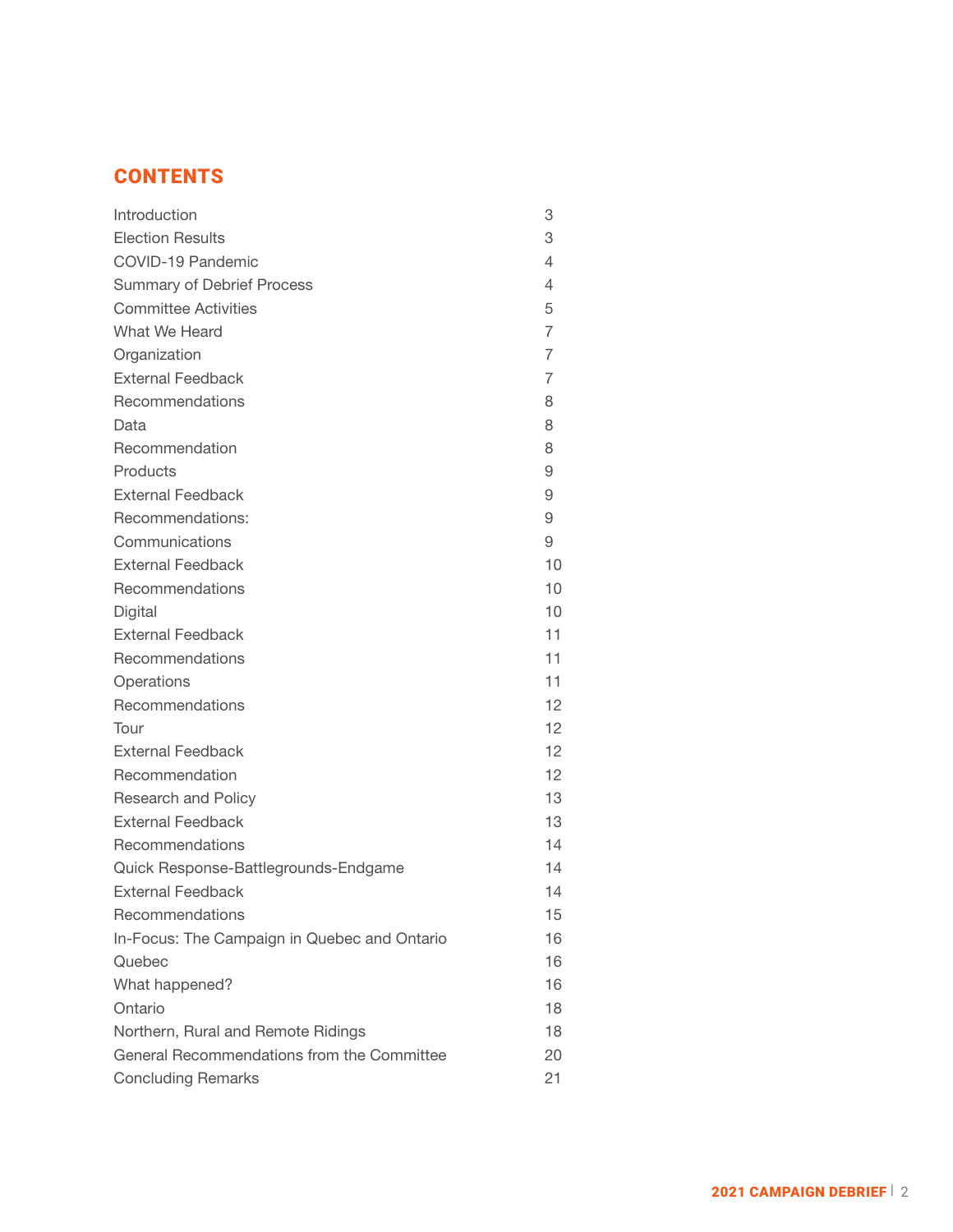# INTRODUCTION

On August 15th, 2021, Prime Minister Justin Trudeau requested Governor General Mary Simon to dissolve Parliament. The Governor General approved the Prime Minister's request, triggering the 44th Canadian general election with election day set for September 20th, 2021.

Many viewed this as a "snap election" – it had only been two years since the last campaign and the writ period was the minimum of 36 days required by federal election laws. For the first two weeks of the campaign, the Liberals struggled to justify the election amidst the COVID-19 pandemic. Speaking after his request to the Governor General, Justin Trudeau justified the election saying,

*"The decisions your government makes right now will define the future your kids and grandkids grow up in. So in this pivotal, consequential moment, who wouldn't want a say?"1*

Canada's New Democrats entered the election with high hopes. Going into his second federal campaign, NDP Leader Jagmeet Singh had higher favourability ratings than any other party leader<sup>2</sup>. The party had paid off its previous campaign debt $3$ and had \$24 million to spend – more than double what was raised for the 2019 campaign.<sup>4</sup> Relative to the last election, New Democrats were in a much better position to compete for seats.

Following the 2019 campaign, the NDP set three strategic goals: to secure tangible wins for people in a minority Parliament, to retain all our incumbent seats, and to win new seats. A target list of battleground ridings was established, and our research had identified that Jagmeet had universally positive impressions. Where in 2019 New Democrats had to show the party could maintain some seats, in 2021 we could show Canadians that Jagmeet was the "real deal" and the NDP were a competitive and viable national party.

# ELECTION RESULTS

At dissolution of the 43<sup>rd</sup> Parliament, New Democrats held 24 of 338 seats. Three incumbent NDP MP's – Scott Duvall, Jack Harris, and Mumilaaq Qaqqaq - decided not to run again.

The final results were incredibly similar to the results from the 2019 election. New Democrats had won 25 seats and secured 17.8% of the national votes, gaining 1 seat. The Liberals once again formed a minority government, gaining three seats, and the Conservatives formed the Official Opposition losing two seats. The Bloc Quebecois finished with 32 seats in Quebec, and the Greens finished with two seats. Despite not winning any seats, the People's Party of Canada won nearly 5% of the national vote.

All incumbent New Democrats who chose to run again were re-elected. Of the three seats where incumbent MPs decided not to run again, two were lost (Hamilton Mountain and St. John's East), and the other (Nunavut) was won. New Democrat candidates also won in three new ridings: Nanaimo-Ladysmith, Port Moody-Coquitlam, and Edmonton-Griesbach.

<sup>1</sup> https://www.ctvnews.ca/politics/federal-election-2021/trudeau-calls-federal-election-voters-to-go-to-the-pollssept-20-1.5547815

<sup>2</sup> https://www.ipsos.com/en-ca/news-polls/singh-emerges-as-most-likeable-leader

<sup>3</sup> https://www.cbc.ca/news/politics/ndp-campaign-debt-repays-pandemic-1.5894840

<sup>4</sup> https://www.thestar.com/politics/federal-election/2021/08/17/the-ndp-plans-on-winning-back-some-lost-seats-withan-engaging-leader-a-seasoned-campaign-team-and-lots-of-money.html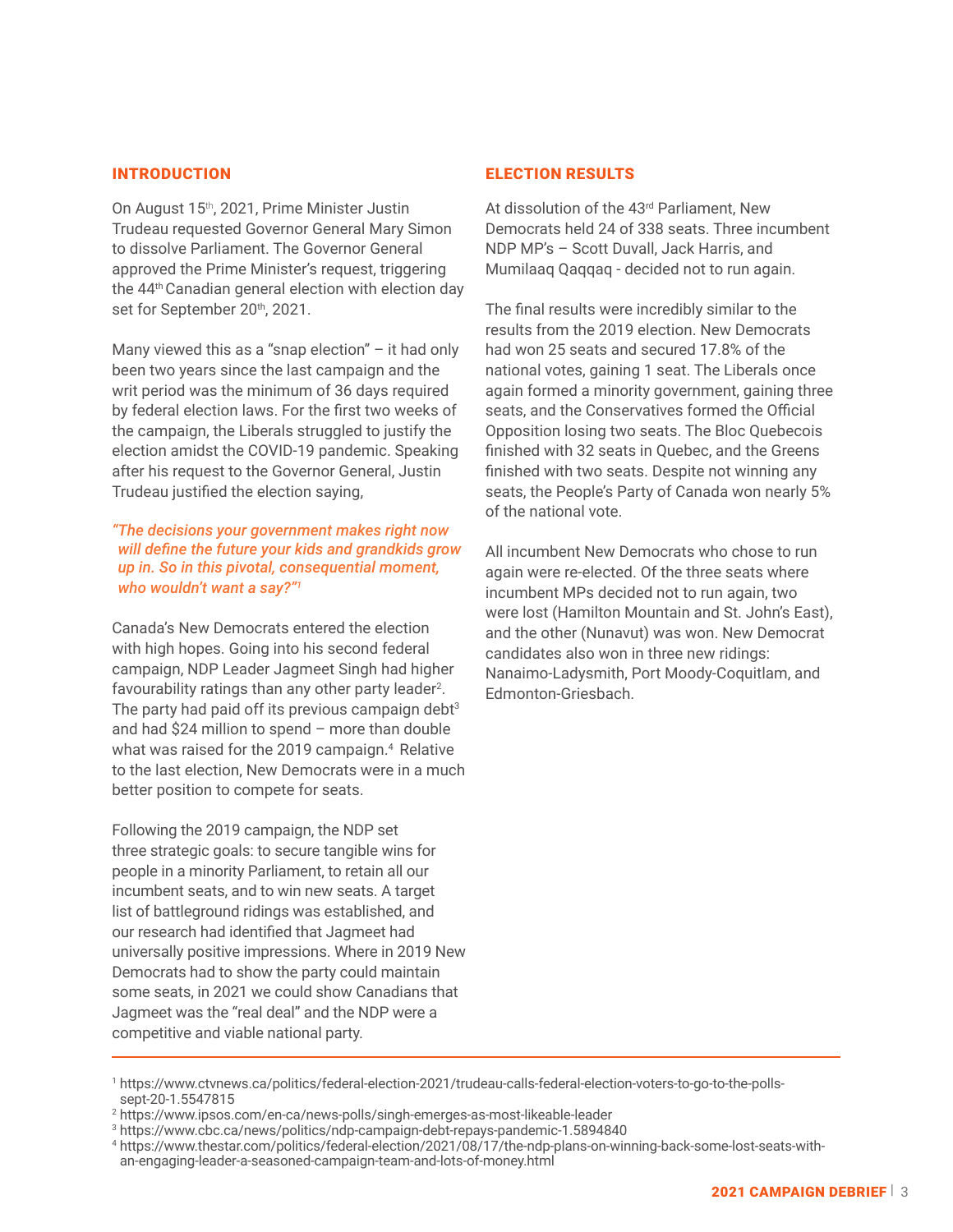# COVID-19 PANDEMIC

The 2021 Federal Election must be viewed in the context of the COVID-19 pandemic. Where we are tempted to view this election relative to other federal elections, the pandemic had unique impacts which must be considered and are often overlooked in public analyses of the 2021 election.

Internal research demonstrated that for most people the pandemic was their number one issue and took up virtually all of their attention. In addition, people believed that Justin Trudeau and the Liberals had generally done a good job managing the pandemic and getting vaccines. Very few people recognized the role the NDP had in shaping pandemic management policies.

Local campaigns had to be mindful of changes to voting procedures amidst the pandemic. Elections Canada needed to modify its practices to comply with public health orders, including, but not limited to, physical distancing and providing single-use pencils. Many traditional voting locations had to be re-considered, either because they did not comply with new public health orders, or because they were being used as mass vaccination clinics. Elections Canada further expanded options to use vote-by-mail and advanced voting to limit in-person contacts on Election Day.

Due to public health restrictions across the country, many traditional campaign events – such as indoor rallies or in-person meetings – were rethought. In some provinces, canvassing in large buildings (like high rises) was prohibited. Several aspects of the campaign relied on effective digital organizing: nomination meetings were held via Zoom, callcentre volunteers phone-banked using digital tools, and campaigns were forced to use more digital outreach than ever before. Many campaign volunteers and employees worked from home, rather than from a more central campaign office.

While much bigger in scale, the federal election was not the only campaign to take place in Canada amid the COVID-19 pandemic. Five provincial

and territorial elections took place under COVID conditions: in New Brunswick, British Columbia, Newfoundland and Labrador, Yukon, and Nova Scotia. Government responses to COVID were significant considerations for voters in each election, frequently forming the basis of why that government should be re-elected. With the exception of the Nova Scotia election, every government that triggered an election was returned to power and voter turnout went down.

Not only did the pandemic affect election and outreach organization, but it also affected voter intentions. Due to the health, social, and economic impacts of the pandemic, many people in Canada were disengaged from the election. For the first few weeks of the campaign, voters struggled with the justification for having an election at all. Ultimately, COVID-19 negatively affected voter turnout as it limited engagement opportunities, motivations to vote, and disrupted normal voting behaviours.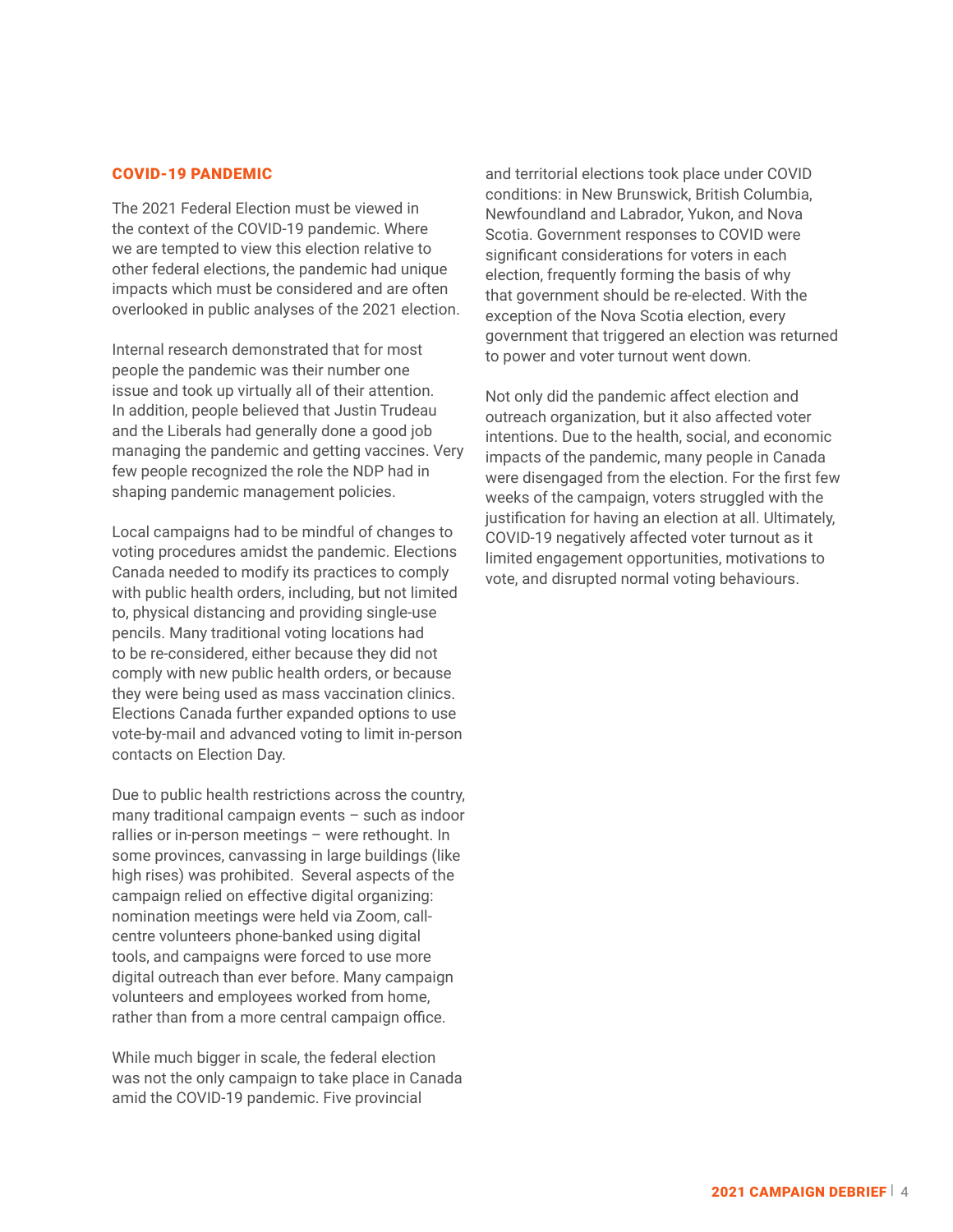## SUMMARY OF DEBRIEF PROCESS

As with every campaign, it's important to identify what went well and what went poorly in order to learn lessons for the next campaign. Shortly after the 2021 election, Jagmeet Singh asked Bob Dewar to lead a review of the NDP campaign. Singh said he was proud of the campaign that was run but was also disappointed by the results, highlighting there were several ridings where New Democrats were very close to winning.<sup>5</sup>

Committee members were tasked with undertaking a review of the campaign, with a specific focus on the barriers that limited our success and what prevented the party from winning more seats in Ontario and Quebec. The committee was further tasked with providing recommendations to the party on what actions it can take in the next 18 to 24 months in order to prepare for another campaign. Committee members were instructed to focus on those practical goals that we need to address in the short- and long-term to elect more NDP Members of Parliament.

On October 12, 2021, the first meeting of the Debrief Committee took place. The committee membership included:

- Bob Dewar, Chair
- Dhananjai (DJ) Kohli, Member, President of Canada's NDP
- Rosane Doré Lefebvre, Member, Vice President of Canada's NDP
- Raymond Guardia, Member

The committee wishes to thank the volunteers that assisted the committee with its work.

#### Committee Activities

- Central Campaign team debrief activities:
	- 11 Departmental exit reports submitted
	- 12 Debriefs with Department Heads and Campaign Director
- EDA Outreach
	- 182 Survey Submissions Received by Debrief Committee
	- 9 Regional Roundtables with Campaign Directors and EDA Members
	- 26 Candidate Interviews
- Caucus Outreach
	- 1 Listening Session held with NDP Caucus
	- 4 Individual meetings with elected Caucus members
- Governing Bodies Debrief Activities:
	- 8 Debrief Sessions with Federal Council **Commissions**
- Other Debrief Activities:
	- 2 Debriefs with external organizations
	- 3 Debriefs with Vendors

An electronic survey was created and sent to all candidates, EDA Presidents, the organizers distribution lists and campaign managers on November 1, 2021.

The committee wishes to express its gratitude to those who gave their time and shared their experiences with the committee. The committee is hopeful that the recommendations we put forward will make future campaigns easier, impactful, and better for those who choose to participate in them.

<sup>5</sup> https://www.theglobeandmail.com/politics/article-singh-to-tell-caucus-that-indigenous-rights-are-a-top-priority-for-ndp/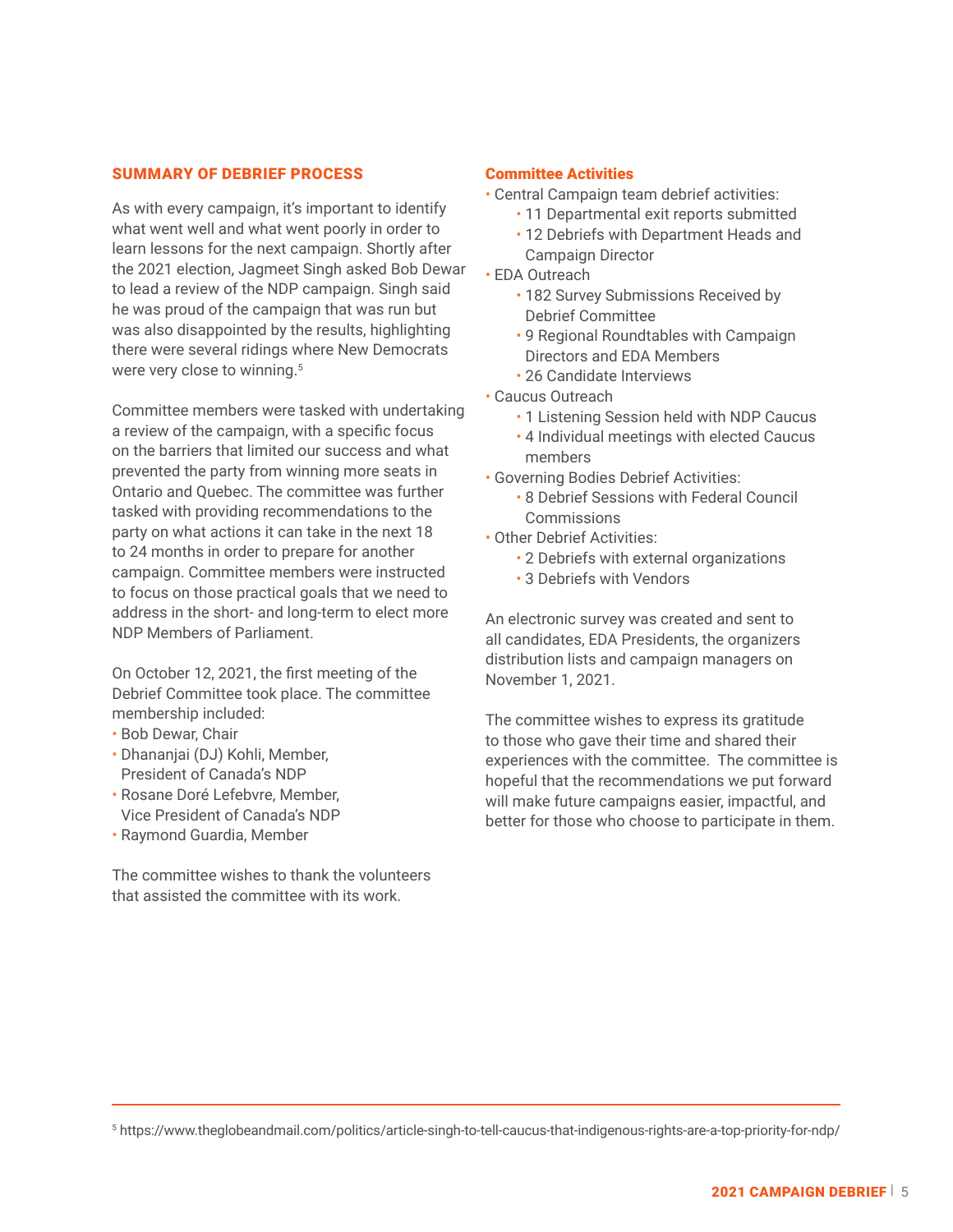#### WHAT WE HEARD

The committee decided to approach the report by categorizing what we heard through the departments of the Central Campaign. Based on the information that was submitted to the committee, each section of campaign is summarized below from the perspective of those in the Department. When provided to the committee, we worked to include external feedback and recommendations based on the surveys, interviews, and submissions that we received. It is our hope that both the external feedback and recommendations will be given consideration in the future direction of the party.

#### **Organization**

The Organization Team's objectives for the campaign were to run a full slate of 338 candidates, re-elect the incumbent Members of Parliament, pick up more seats in Parliament, and to support campaigns and candidates. 338 candidates from diverse backgrounds, including a record number of equity-seeking candidates, were secured and all incumbent MPs were reelected. The Department expressed a feeling of bittersweetness that the gains in seats weren't what was hoped for, and a desire for a larger team to help with candidate support.

The department highlighted that there is a need to "improve our fundraising culture". A new fundraising program, tested with incumbent MPs, was extremely helpful to the department and allowed them to focus on candidate search and support for non-incumbent candidates. Having a dedicated staff person to support fundraising for incumbent MPs and pre-determined battleground ridings was very helpful. For non-incumbent ridings, building fundraising capacity and offering training to local staff is essential to all EDAs.

The search for new candidates was timeconsuming and long, but ultimately proved worthwhile with a full-slate of nominees. An intense focus on getting candidates on the ballot until E-21 made it hard for the organization team to do anything else, with many outreach resources being spent on candidate serach.

A shortage of effective organizers meant individual field staff were assigned too many ridings and were not able to spend the time they wished to on each campaign. The department expressed the need for more central organizers to spend more time with individual campaigns, and having those organizers in place well ahead of the election.

The nature of the COVID campaign created new opportunities that should be continued and obstacles to overcome for future campaigns. The Central Official Agents Program was well-received by candidates and organizers and was very helpful in recruiting candidates. As many campaign tools were digital, there were issues with training and communication. Tools like Campaign Dashboard were helpful and time-saving, where other tools like Mobilize and CallHub were unreliable and a source of frustration for organizers and local campaigns. Improved onboarding, training, and consistent use of important campaign tools is essential for future successes.

#### External Feedback

- Start Earlier local campaigns shared that beginning campaign work earlier is a huge asset. From fundraising, nominating candidates, ensuring campaign staff are in place, and making sure campaign resources are shared early on lead to successful campaigns.
- **Better Communication establishing a clear** line of communication and making sure that responsibilities are outlined is crucial. A more collaborative approach in nominating candidates ahead of an election is needed. Several campaigns were upset that it took a long time to receive answers from their organizers or to receive materials (either generic or localized). Some campaigns were unaware of the support central could offer.
- **Improved Training** where some campaigns benefitted from party resources, others struggled immensely. Consistent training on digital tools, volunteer recruitment and engagement, campaign logistics, and GOTV are needed on an ongoing basis.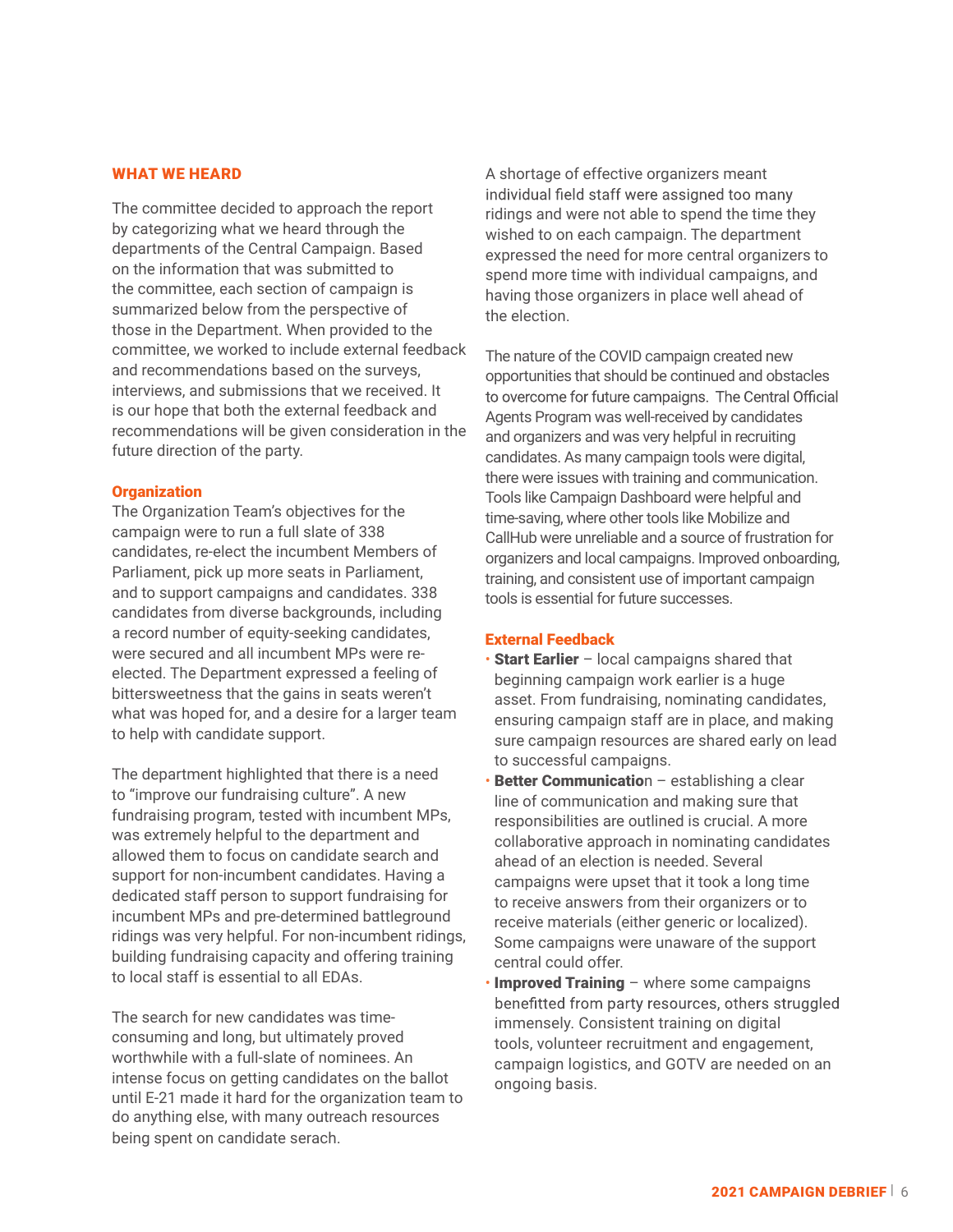- Engagement Outside of Campaigns campaigns would benefit from open communication with the Central office and ongoing training between campaigns. Some EDAs need to be developed and work to become more self-sufficient. Non-winning candidates can be asked to run again and build on the momentum from close campaigns and name recognition.
- Financial Support campaigns expressed a wide spectrum of financial assets and capabilities through the campaign.
- Hire More Staff in virtually all areas of campaigns, more staff are needed to support the work of candidates, EDAs, campaigns, and volunteers.
- Hire more Equity Staff having more employees who are members of marginalized and historically-oppressed communities will improve the workplace and culture of the NDP as well as produce the results the NDP are hoping for in campaigns.

#### Recommendations:

• Better and more communications with EDAs about organizing, the candidate nomination processes and the windows for fundraising.

# **DATA**

The Data Department provided essential data infrastructure to the central campaign and to EDAs. They were responsible for working with contractors to create and publish digital ads, and to use and collect information about voters to deliver results on E-Day. Throughout the campaign, the data department supported EDAs with using digital tools such as Populus, Dandelion, CallHub, and others.

Extra money for digital ads made a real difference to local campaigns, but there were ongoing issues with the digital tools used on E-Day. Both CallHub and Dandelion crashed when they were needed most. The Data Department advised that capacity testing for these tools is needed ahead of the next campaign.

Going forward, the Data Department recommended that the party continue training EDAs to use data tools and to maintain election modelling between campaigns. Having a data department that can continue and increase digital engagement and digital ads, testing ads with market audiences, and working with our provincial counterparts to share knowledge will be necessary ahead of the next election.

# Recommendation:

• Test creative with market audiences to ensure maximum outreach.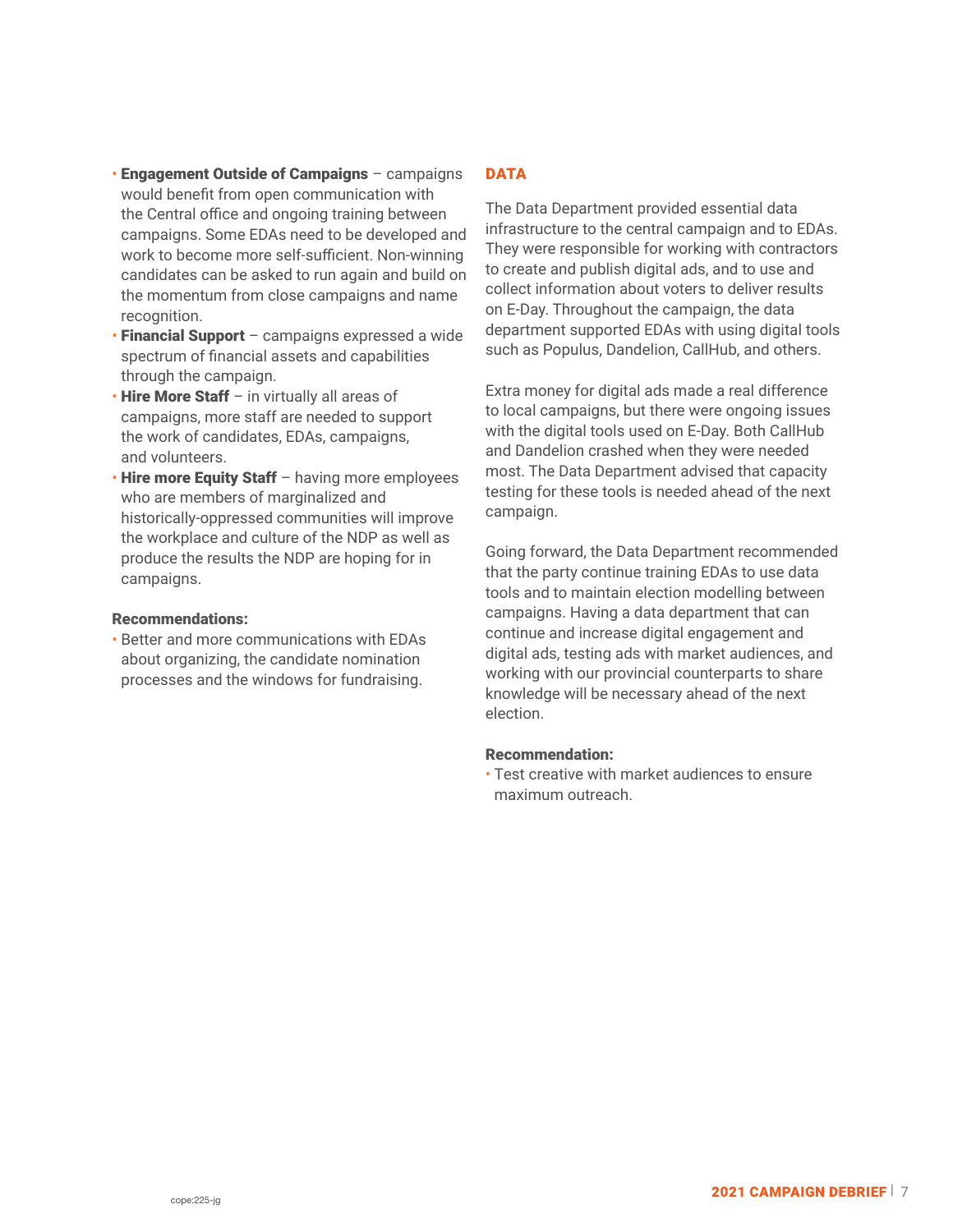# PRODUCTS

The Products Team were responsible for the design and delivery of various products, such as signs, handouts, advertisements and social media-shareables.

Products worked closely with every branch of the campaign to ensure messaging was consistent, meaningful and accessible to the NDP audience. Often working with extremely tight deadlines, Products expressed the need for a clear line of coordination between departments. Failures to communicate effectively with Products on what was needed led to stressful turn-around times, side-lining of other important projects, and wasted money in printing.

Due to the short timeline between elections, it was decided early on that the branding of the 2021 campaign would be essentially the same as the 2019 campaign. Products felt this was the correct decision and allowed them to focus on getting products into material to central and local campaigns quickly. The products team expressed frustration that, while they were limited within the existing brand of the NDP, outside contractors were given the creative freedom to define their work.

## External Feedback

- More Timely Delivery of Products several campaigns shared that they received products later than desired (such as leaflets for door knocking), or too late for use at all.
- Products Literacy An over-reliance on insider terminology left people confused about what products were available to them. Using accessible, lay-person language would be helpful to people unfamiliar with ordering products.
- Better communication on Products– some campaigns felt limited by the products that were offered to them, and others did not know what products they could use. Being upfront about availability, timelines, and the process of acquiring materials would avoid confusion and develop expectations. The Committee heard that the use of Asana was extremely helpful in managing projects.

• Chain of Command – both internally and externally, confusion about who contractors reported was problematic.

#### Recommendations:

• Give EDAs access to templates and historical products for campaigns to choose from for use locally, and remain open to coordinate with EDAs on what can be distributed in the riding.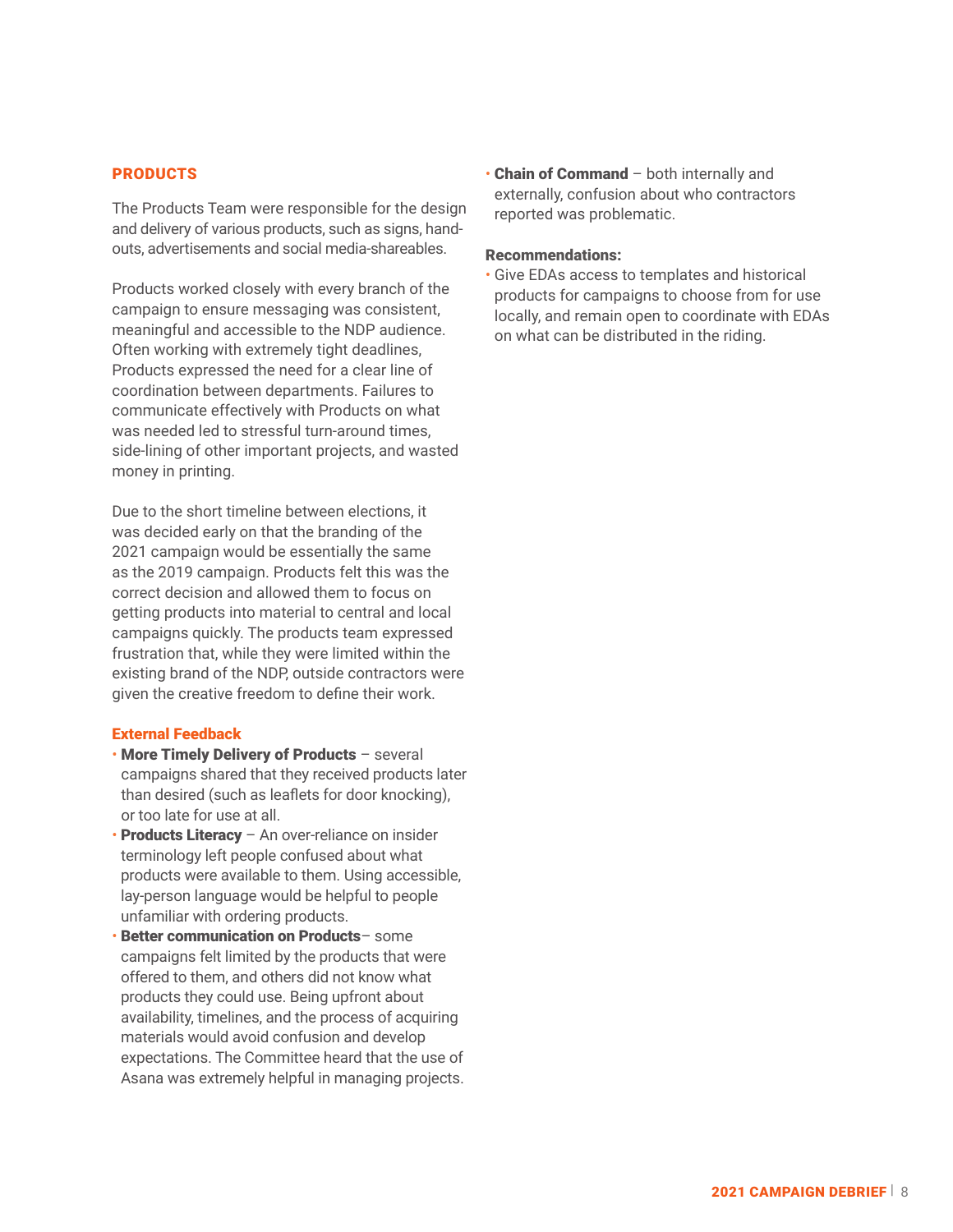## COMMUNICATIONS

The core objective of the Communications team was to share the message of the NDP with as many people as possible. This meant having our message in national, regional, and local news cycles, contrasting the NDP with the Liberals every single day, and making sure that local candidates were equipped to share that message on the ground. It was expressed to the committee that the Communications team was less focussed on communications and more on media relations, leading to internal confusion about what the role of communications would be.

Part of the Communications team's job was to ensure that candidates across the country stayed on brand and stuck to the NDP message guide. Communications was successful in message discipline - people generally knew what the NDP message was and what principles the party stood for.

The department identified several areas of improvement, with an acute focus on the need for better preparation ahead of future campaigns. Maintaining accurate regional and specialty media lists is necessary at all times, and having a larger communications team to manage local media and comms would be an asset. Communications with media or voters often fell flat because of a lack of validators, quotes, and other substantive content. Such content must be prepared in advance of the next campaign.

Internally, clearer lines of support are needed to support candidates. A number of items, such as local candidate debate preparations, were neglected due to unclear expectations as to who was responsible for the material. Having a larger communications staff integrated in regional campaigns can help build better media relationships and support candidates in a more meaningful way.

#### External Feedback

- Engagement with minority language media Expanding media outreach with the non-English or French media was worthwhile and well-received. Growing our outreach to new language markets should be continued.
- Support for Media Interviews and Events local campaigns expressed gratitude for the support that was given to them for local media requests.

#### Recommendations:

- Decide where the responsibilities of Director of Communications and Media Relations will be housed within the campaign and provide clarity to all campaign staff about those duties.
- Maintain media market lists, including minority language lists, so that they are ready to go before the writ drops.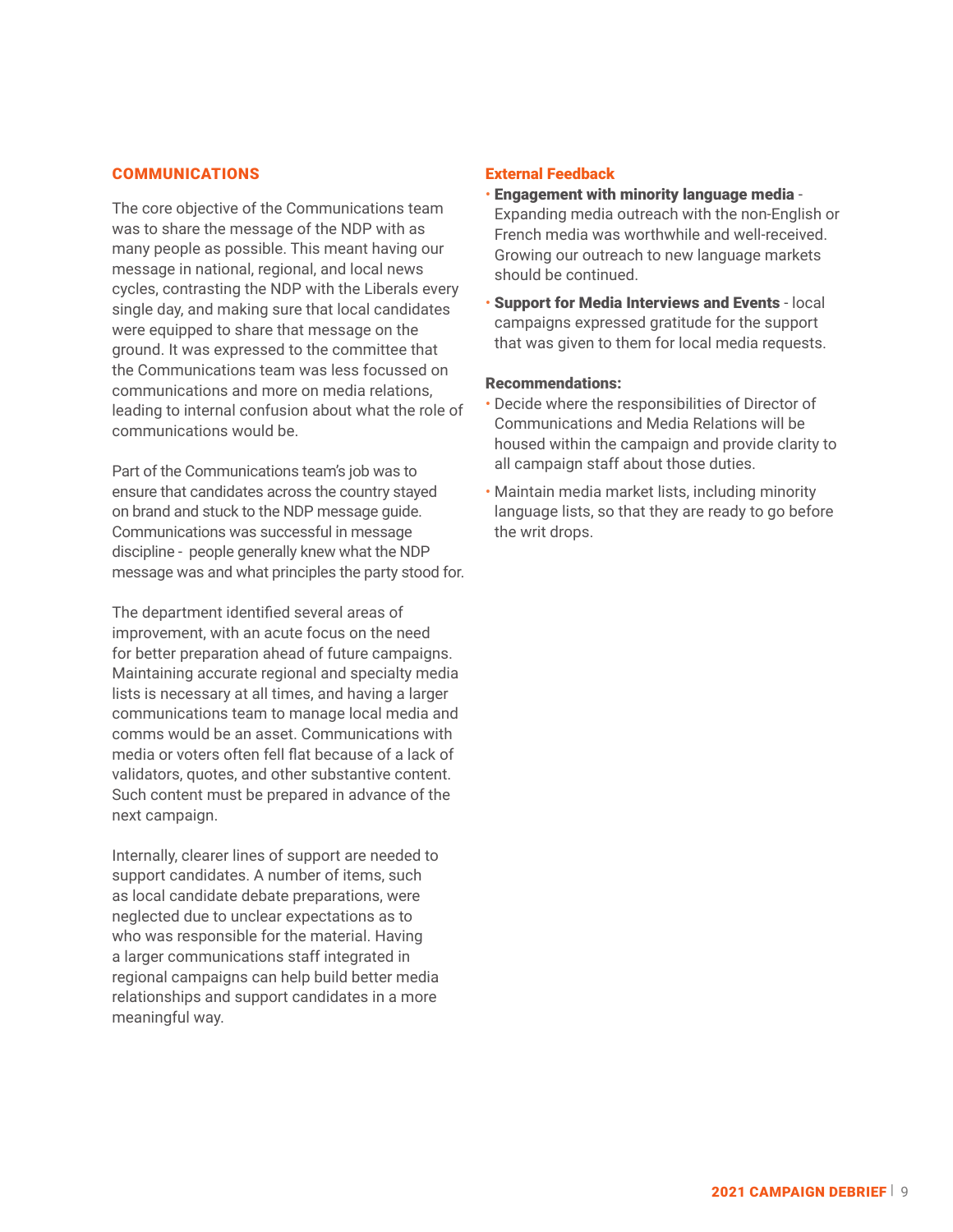# DIGITAL

The in-house Digital department was launched in October 2020, and is inclusive of social media, web, organic acquisition, and mobilization efforts. The 2021 Campaign was the largest digital campaign in NDP history, consisting of three programs: Digital Mobilization, Digital Communications, and Digital Web and Paid.

The Digital Mobilization Program ran under the mantra "votes, volunteers, and dollars." It supported Team Jagmeet in mobilizing events and voters, online fundraising (through email and SMS), and influencer management. During the first two weeks of the campaign, this program met and exceed its goals in fundraising and volunteer recruitment. While immediately successful, the program found issues with its infrastructure and reliability, gathering data from multiple sources, and a shortage of staff.

Digital Communications was responsible for "amplifying and illuminating big moments", supporting acquisition and GOTV efforts, and creating content for online social media in partnership with other departments. Jagmeet's online presence was a talking-point for many Canadians, and the program benefitted from creative license and pre-established message guides and voter profiles.

Digital Web and Paid were responsible for candidate websites, data optimization and analytics, and paid digital ads. Ad buying and ad creative was largely contracted out early on in the campaign. Because work wasn't done in-house, there were delays in communications and turn-around for urgent content. Having more clearly defined roles with contractors, and building capacity in-house could rectify the issues faced during the campaign.

Though it had its issues, the Digital Department expressed a healthy optimism for the future. It is not lost on the Debrief committee that the

Digital department is one of the most racially diverse departments within the NDP. Between Jagmeet's leadership and the competency of the young women and racially diverse young people in this department, their successes show that representation matters.

#### External Feedback

- Quicker Turn-around Needed some local campaigns shared that slow-turn around in setting up their website delayed outreach opportunities, especially in providing "further information" resources on printed material.
- Use of Social Media local candidates shared that Jagmeet's and the federal party's use of social media helped them build support on the ground, especially with young voters. There was suggestion that Jagmeet's notoriety on TikTok makes him appear "less serious", which needs to be addressed.
- **Providing Website Support many campaigns** expressed appreciation for the website development and support they received, although some wished they would have received this support faster.

#### Recommendations:

• Maintain a robust digital presence and share that presence with EDAs to ensure the NDP message and achievements are being shared with Canadians.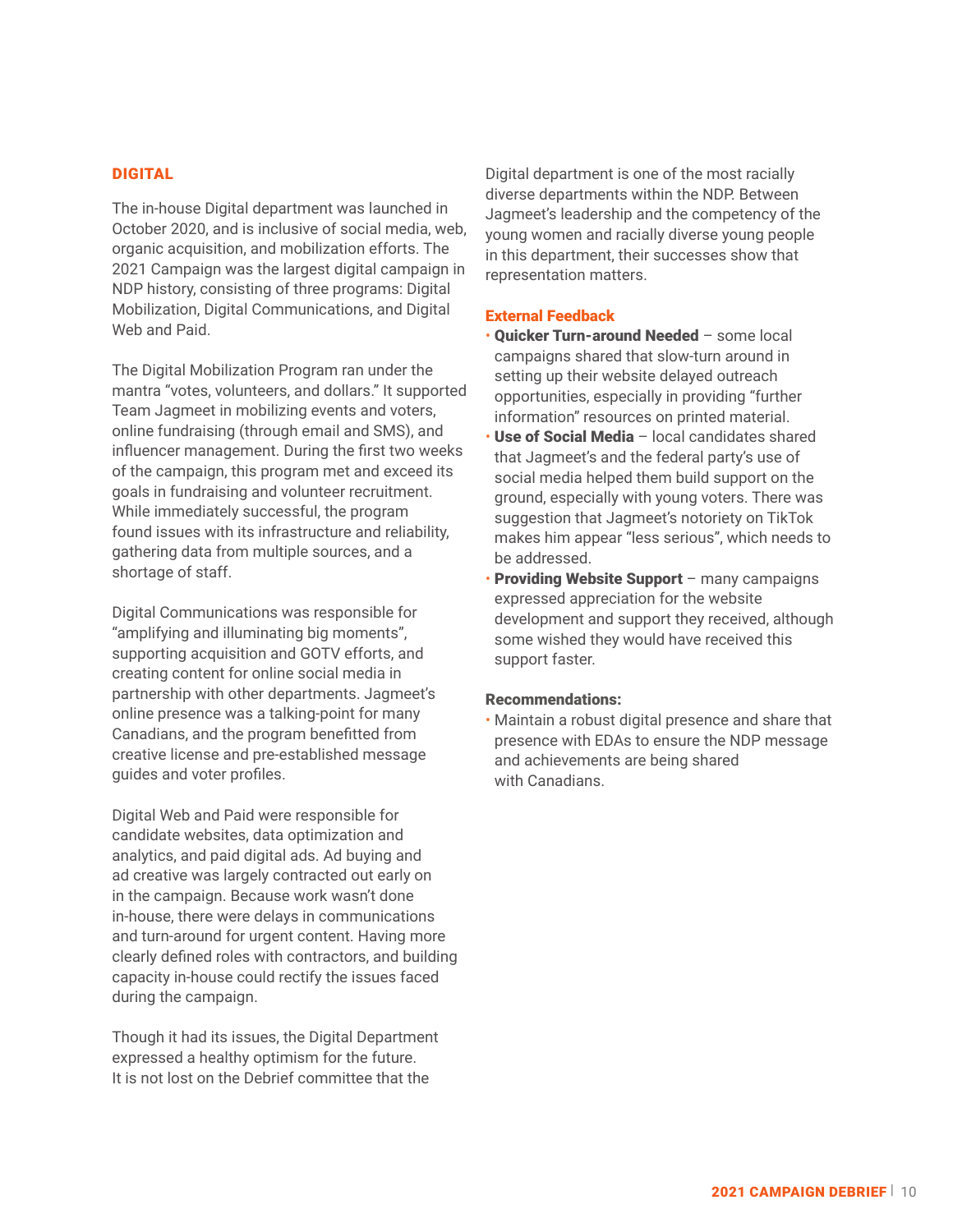#### **OPERATIONS**

The Operations Department are responsible for keeping the NDP in-order during the campaign. From budgeting, technical support, and administration, the Operations team keeps the NDP running.

The Department reported that the NDP was kept on-budget, and had very few unexpected costs. Fundraising targets during the campaign were met, and a repayment plan is in place to paydown campaign debt. The department shared that having official agents offered to EDAs went well from their perspective.

Operations advised that better campaign-related practices could be in place. The pre-election budget was "ad hoc", though that was partly due to the function of a minority Parliament and the uncertainty around when the writ would drop. Bringing together department heads earlier would help with the budget process, rather than having a "top down approach", and a better system for discretionary spending would be useful.

Ahead of the next election, Operations advised that having more training available to campaign staff would be beneficial. EDAs will be on their own for staffing, and having campaign and field staff in place earlier would help ensure proper training on elections compliance.

#### Recommendations:

- Review Campaign Procedures with the goal of exploring other EDA roles that could be centralized.
- Modernize Fundraising tools to ensure that the NDP are keeping up with 21st century fundraising practices.

# **TOUR**

The Tour team was responsible for the Leader's Tour across the country. Duties included scheduling of travel, coordinating appearances with local venues and stakeholders, and working directly with the Leader in battleground ridings to share the NDP message. The tour team was successful in creating and executing an in-depth calendar of events (both in-person and digitally) and aligning community visits with the theme of the day.

The reception to the Leader's tour was overwhelmingly positive. Having the Leader in communities speaking about issues helps to build relationships with people who live there, with local EDAs, candidates, and stakeholders. Throughout the campaign, the Leader remained more popular than other federal leaders and received a favourable response during visits. Building on this momentum is crucial to success in the next election.

Tour identified a lack of experience and staff working on the Tour in the lead-up to the election. Not all staff were using the calendar to coordinate important information (such as daily message and digital assets). Further, an additional staff member could ease the burden in working on logistics and vendors.

#### External Feedback

- More Visits from the Leader Riding teams really liked hosting Jagmeet in their communities. His presence mobilized volunteers and crowds, and raised the profile of local candidates. The committee heard repeatedly that Jagmeet should spend less time in the House of Commons and more time in communities building relationships.
- **Build on the B-Tour –** The NDP is more than just Jagmeet, and local campaigns could have benefitted from having star-incumbents do riding visits (especially for those ridings that the Leader is not able to visit). While there was some coordination between campaigns and incumbents visiting other ridings, institutionalizing the B-Tour would be of benefit.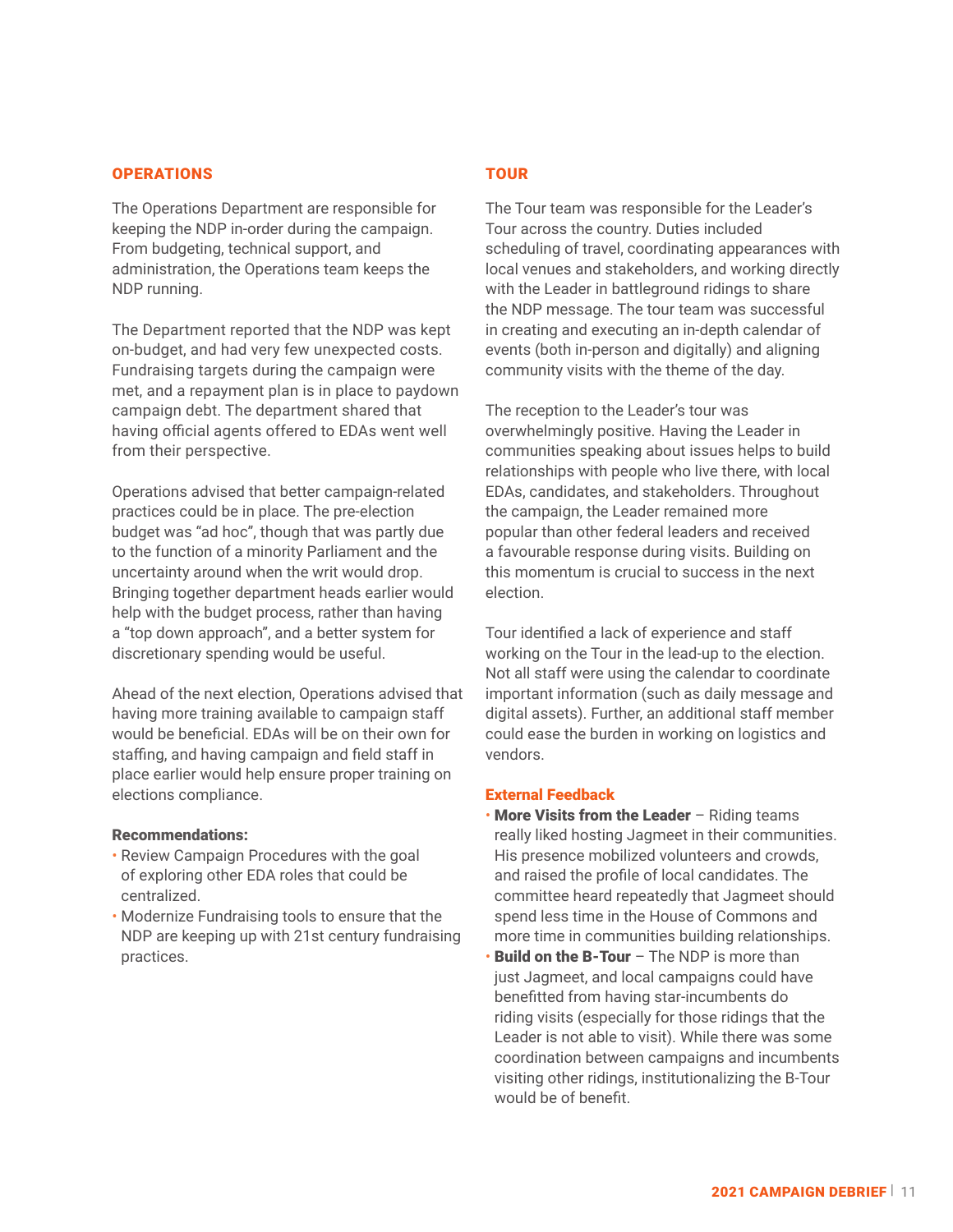- Coordination on Issues a handful of campaigns expressed concerns that about the events that were being held. Issues ranged from daily issues not aligning with local priorities, to talking points actively hurting local candidates. Greater communication is needed between the Tour team and EDAs to ensure that Leader visits are beneficial to everyone.
- Coordination on Validators in one instance, validators at the Leaders event endorsed non-NDP candidates. Not only did this gain national attention, but it was a situation that could have been avoided.

# Recommendations:

• Institutionalize the B-Tour and encourage caucus members and key supporters to coordinate visits with battleground ridings across the country.

#### RESEARCH AND POLICY

The Research and Policy team were responsible for ensuring that the Leader's and candidates' daily messaging was consistent with NDP Policy (the Platform) through briefing documents, for providing proof-points for our platform commitments, for doing opposition monitoring and assisting with candidate requests. The bulk of the Research and Policy team's work was to respond to stakeholder questionnaires and letters regarding the Party's position on issues.

Having the platform done ahead of the writ drop helped the Department immensely. Clear policy positions helped the team draft responses in a timelier manner and allowed the team to focus more on day-to-day preparation work, obscure policy questions, and candidate support. The ability to work from home suited the style of work of many in the department, but did regrettably hinder the social dynamics of a normal campaign.

The Committee heard from many within and outside of the Research and Policy department of several areas of improvement. Generally speaking, several issues within the platform lacked a consistent national articulation that was viable in all regions of the country. There was also a lack of validation of our platform, making it seem as through our policy objectives were not achievable. For example, on the NDP climate platform there were no country-wide issues that the party could claim as their key message on the environment. Furthermore, the party lacked climate-minded validators to step up and say that not only was our platform achievable in the timeframe we established, but also that it was better when compared to other parties climate policies. In general, our lack of validators was exacerbated by the delayed release of the platform costing and a perception that our solution to a problem was to "throw money at it". This hurt our credibility with voters and did not provide the true "fix" that they are looking for.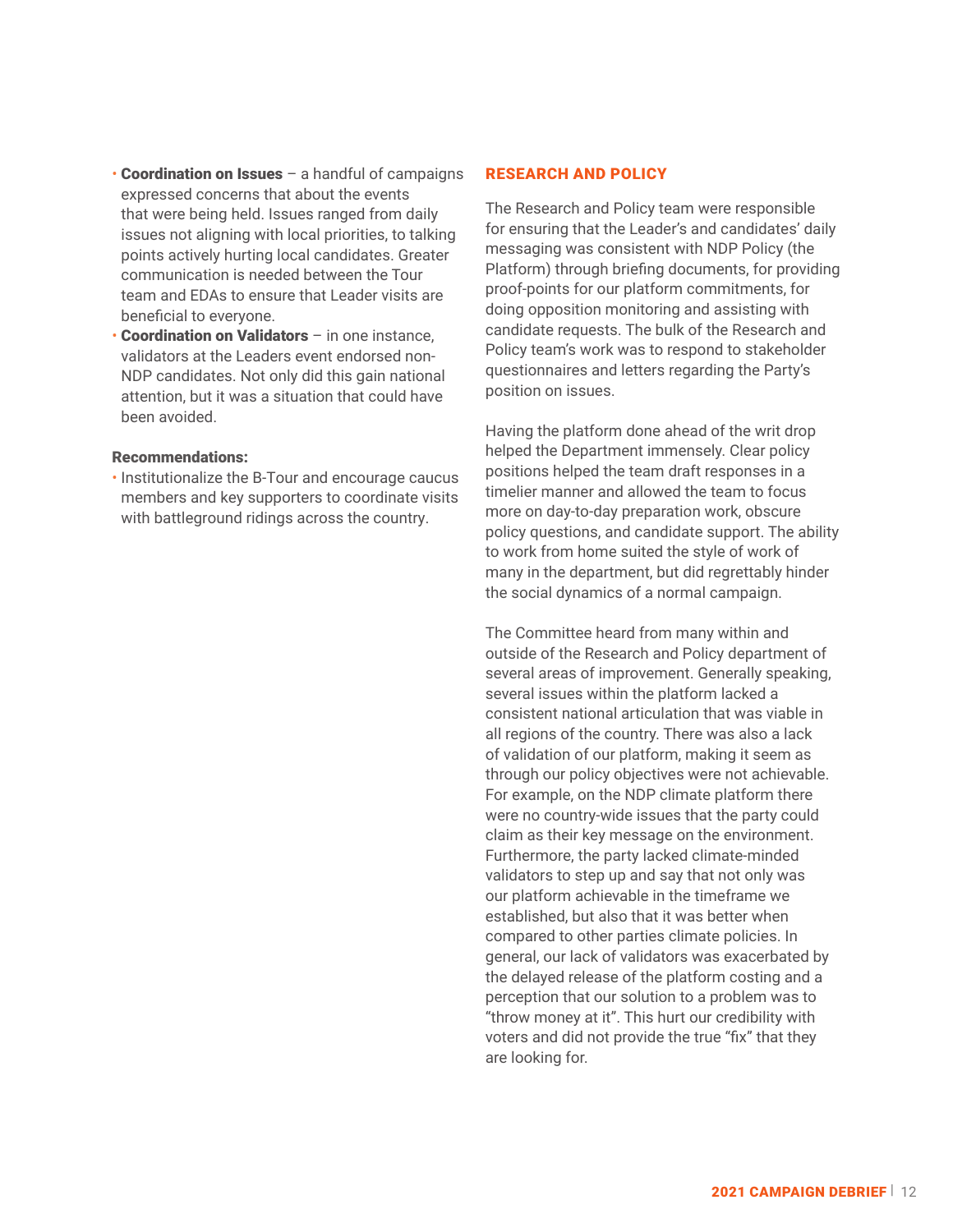The Committee also heard that the NDP must have a more formal relationship with organized labour, maintained not only by the Leader and caucus members, but also by staff. Where labour organizations wanted to be supportive of the NDP, we heard that some unions were supportive of other parties and held a "Don't Vote Conservative" mentality. The committee heard that there must be more collaboration on issues with labour that we can take credit for, and that the Leader must do more engagement with workplaces and blue-collar workers.

## External Feedback

- Aligning Validators Both the Central campaign and local campaigns would have benefitted having external validators to promote the NDP Platform.
- Collaboration on Questionnaires in responding to stakeholder surveys, the research team should consult with local campaigns when possible. The NDP Indigenous Commission had positive experiences with the Research team. Other campaigns heard about surveys and letters from prominent local stakeholders through media and would have been able to provide language if they were approached.
- **Regional Platforms**  $-$  the desire to have targeted, regional platforms was repeatedly stated. In many constituencies, the NDP appeared light on policy when compared with their opponents. This was particularly problematic in rural and remote areas, where the PPC made significant inroads by articulating clear "solutions" to the current state of affairs. Having regional platforms done ahead of the campaign gives candidates the opportunity to build on them during the campaign.
- Improve Policy "Fixes" many people told the campaign that there was a lack of solutions the NDP were offering. There was a perception that we were only able to talk about why the Liberals were bad but incapable of offering anything better.

• Not Just Trudeau – an exclusive messaging focus on Trudeau isn't helpful in the Prairies, or rural and remote communities. Sharp contrasts with the Conservatives and the PPC must show the NDP is the voice of the working class.

#### Recommendations:

- Release Election Platform and Platform costing simultaneously, and line up validators willing to endorse the platform
- Take advantage of established knowledge base within Federal Council to build the platform and party positions.

*"It's like someone is drowning: Jagmeet is very caring and genuinely understands what the person is going through. He then tells them other leaders cannot help. But then he didn't throw a buoy, a rope that gives hope of getting out of there, something concrete to hold on to, something clear and real that will change things in Canadians' day-to-day life, something to make the situation different, and better." – Central Campaign Staffer*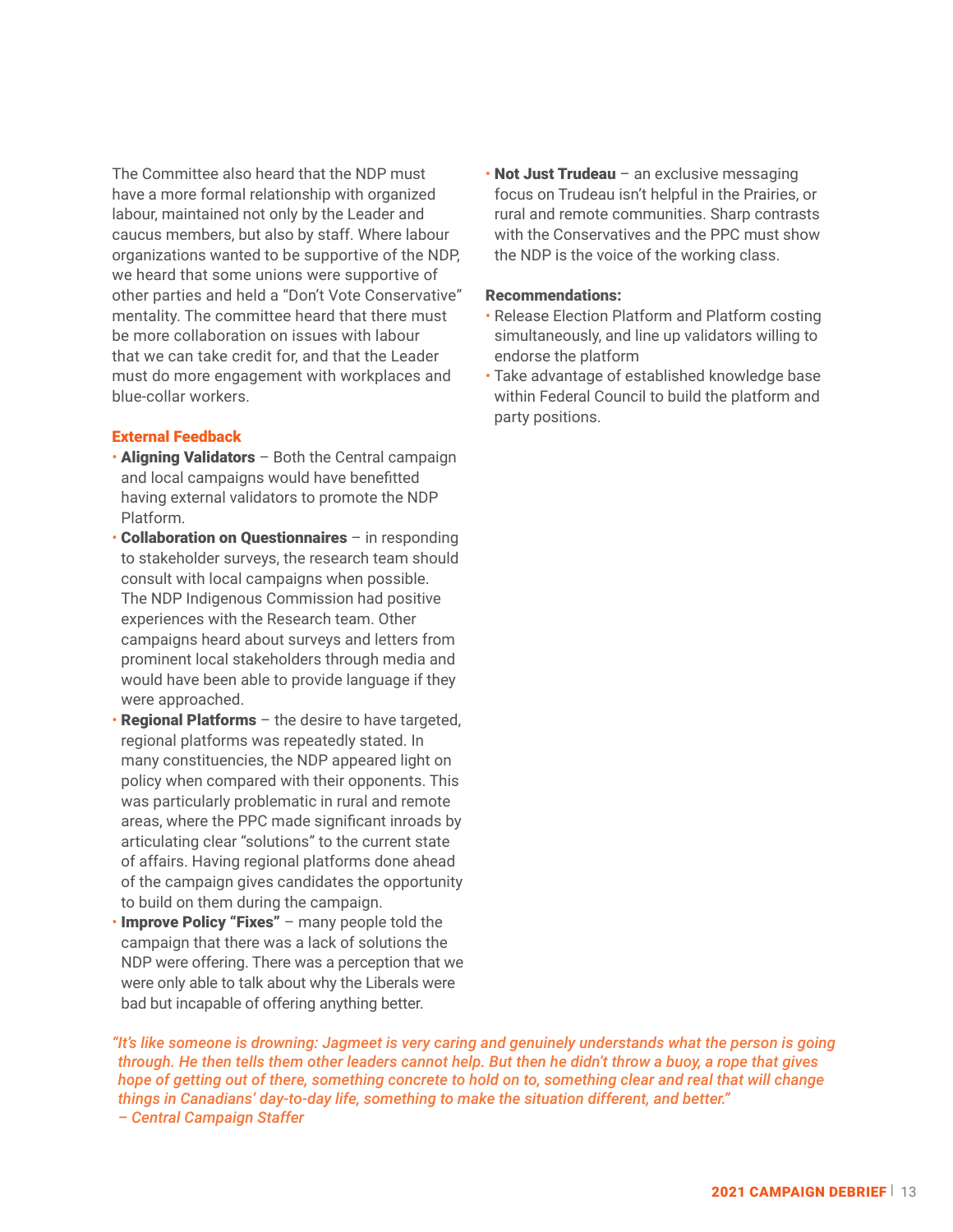# QUICK RESPONSE-BATTLEGROUNDS-ENDGAME

Quick response, also known as Rapid Response, was responsible for targeting NDP opponents, supporting daily announcements, and managing candidate issues as they came up. This department also focussed on battleground riding supports and endgame messaging.

The feedback the committee heard from this department was largely positive. A well-staffed, efficient team was able to take measured risks to hit opponents and get their candidates in the news. This team had clear direction from its leadership, had a dedicated graphic designer for quick turn around and benefitted from the authority given to make speedy decisions.

The committee heard from many people about the need for a stronger endgame. While the communications team did an effective job of keeping candidates across the country onmessage, the party was unable to overcome the issue of strategic voting. They "Why NDP" message was not resonating. Articulating the endgame message relying solely on the Leader's Tour is not enough, and future messaging must be shared with and executed by local and regional campaigns. Having all staff and all aspects of the campaign coordinated on endgame messaging through products, advertisements, media lists, and social networks is needed.

# External Feedback

- No Ballot-Box Question the committee heard that local campaigns struggled to compel voters to get to the ballot box. Having a clearer reason to tell potential voters about why the NDP, rather than the status quo, was missing.
- Focus on the Battlegrounds several respondents said the party should focus on incumbent and battleground ridings, rather than a full 338-candidate election.

# Recommendation

• Continue targeted opposition research in between campaigns.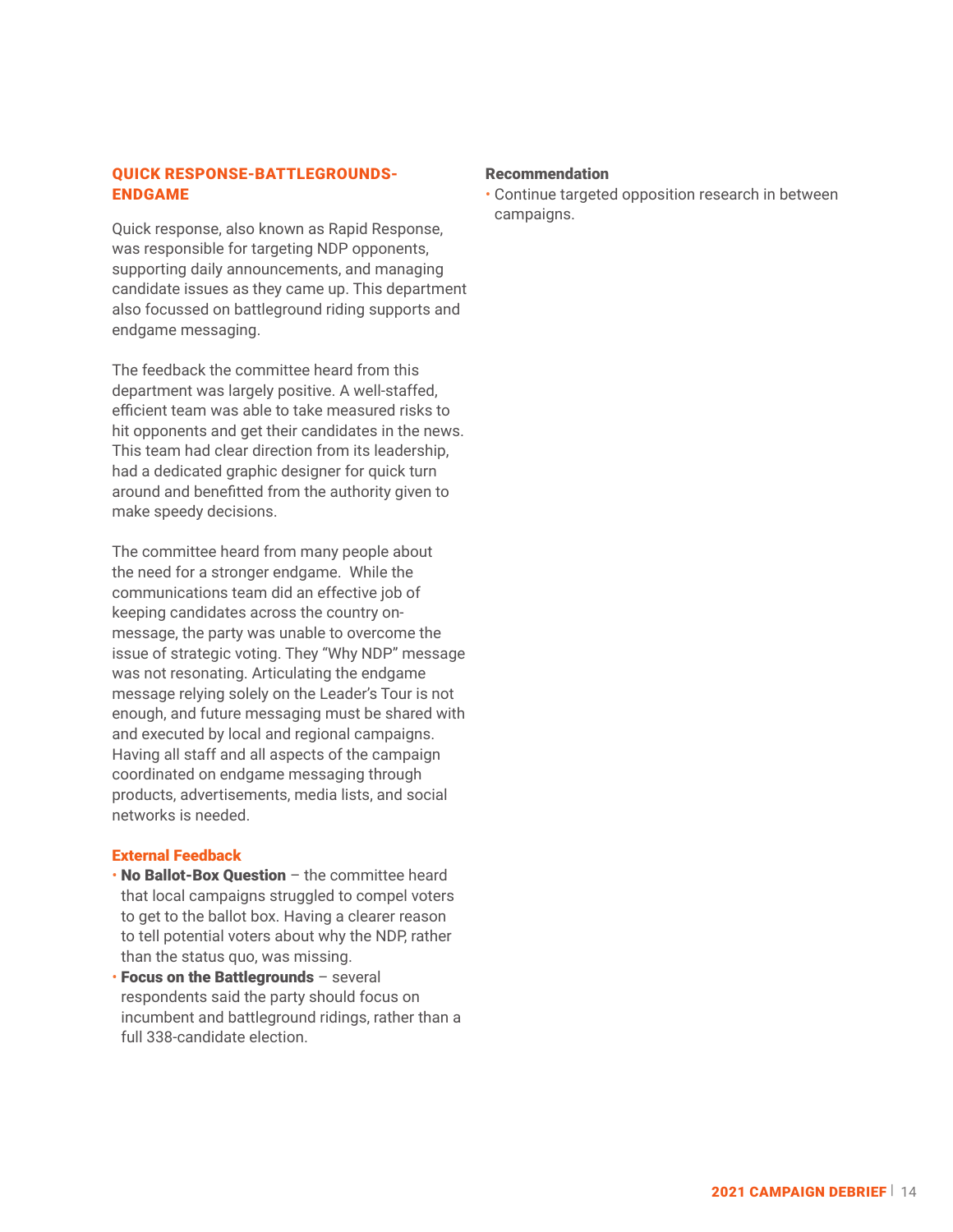# In-Focus: The Campaign in Quebec and Ontario

# QUEBEC

The 2019 Campaign introduced Jagmeet to Quebecers. His appeal was emotional and the campaign addressed by saying "I'm not like the others, I will fight for you". While the results were devastating, losing all but one MP and garnering 11% of the vote, the feeling in 2019 was that the foundations for future growth had been laid. Indeed, shortly after the election, a Leger poll placed Jagmeet as the fourth most popular politician in Quebec.<sup>6</sup>

The enthusiasm and optimism New Democrats felt across the country going into the 2021 Campaign was not present in Quebec. Public opinion polls pegged our support on average at 11% but some put us in the 6%-8% range and Jagmeet's popularity was significantly lower in Quebec when compared with the rest of the country.<sup>7</sup>

# What happened?

There was considerable damage to our standing in Quebec by the perception that the NDP and Jagmeet are anti-Quebec. This perception was exacerbated by the public debate regarding systemic racism and our inability to find a way to discuss this issue in the Quebec context that didn't fuel the narrative of "Quebec bashing". This inability put us on the wrong side of public opinion in Quebec going into the 2021 Campaign.

Consequently, the NDP entered the campaign hoping for the best but preparing for the worst.

The Party hoped to light a spark, to connect with Quebecers by once again making an emotional appeal to them. This time Jagmeet said; "Quebecers have had to be bold and daring. I've had to be bold and daring too, so imagine what we can accomplish if we are bold and daring together". Bloc Quebecois Leader Yves-Francois Blanchet, who had the luxury of campaigning in only one province and had a media presence that dwarfed Jagmeet's, decided to devote his most virulent attacks against Jagmeet. By continuously labelling Jagmeet as anti-Quebec, our attempts to get past these issues and gain traction on our own messaging proved difficult. It was only in the TVA debate that Jagmeet was able to push back forcibly and eloquently. After the TVA debate, Blanchet dropped his attacks.

In the end, far too much of the Campaign was devoted to playing defence. The NDP was limited to an overall vote at 9.8% and re-elected Alexandre Boulerice. Despite the fact that it was an error-free campaign, Jagmeet's performance in French was good and the ads and tour events were very well received. The committee would also like to take note of Ruth Ellen Brosseau's inspiring return to the campaign trail and a gutsy campaign by Nima Machouf in Laurier-Ste-Marie; in both ridings, the margin was tighter than in 2019.

Mindful of our mandate to begin to chart a path forward, the Committee offers the following sets of recommendations.

# Structural Issues

The "two-track" approach to campaigning, which was developed during the early years of Jack Layton's leadership, is no longer providing the Party with the benefits it once did. Simply put, the current underrepresentation of Quebecers in the central teams coupled with the understaffing of the Quebec team produced frustration. Much greater integration is now required between how we we campaign in Quebec and the rest of the country.

The Committee recommends:

- The National Campaign Director should be accompanied by a Deputy Director whose responsibility is to oversee the Quebec campaign.
- Each central department should have a director or deputy director who is a Quebecer.

<sup>6</sup> https://montreal.ctvnews.ca/these-are-the-10-most-and-least-popular-politicians-in-quebec-according-a-new-poll-1.4741600 7 https://abacusdata.ca/what-canadians-think-about-the-leaders/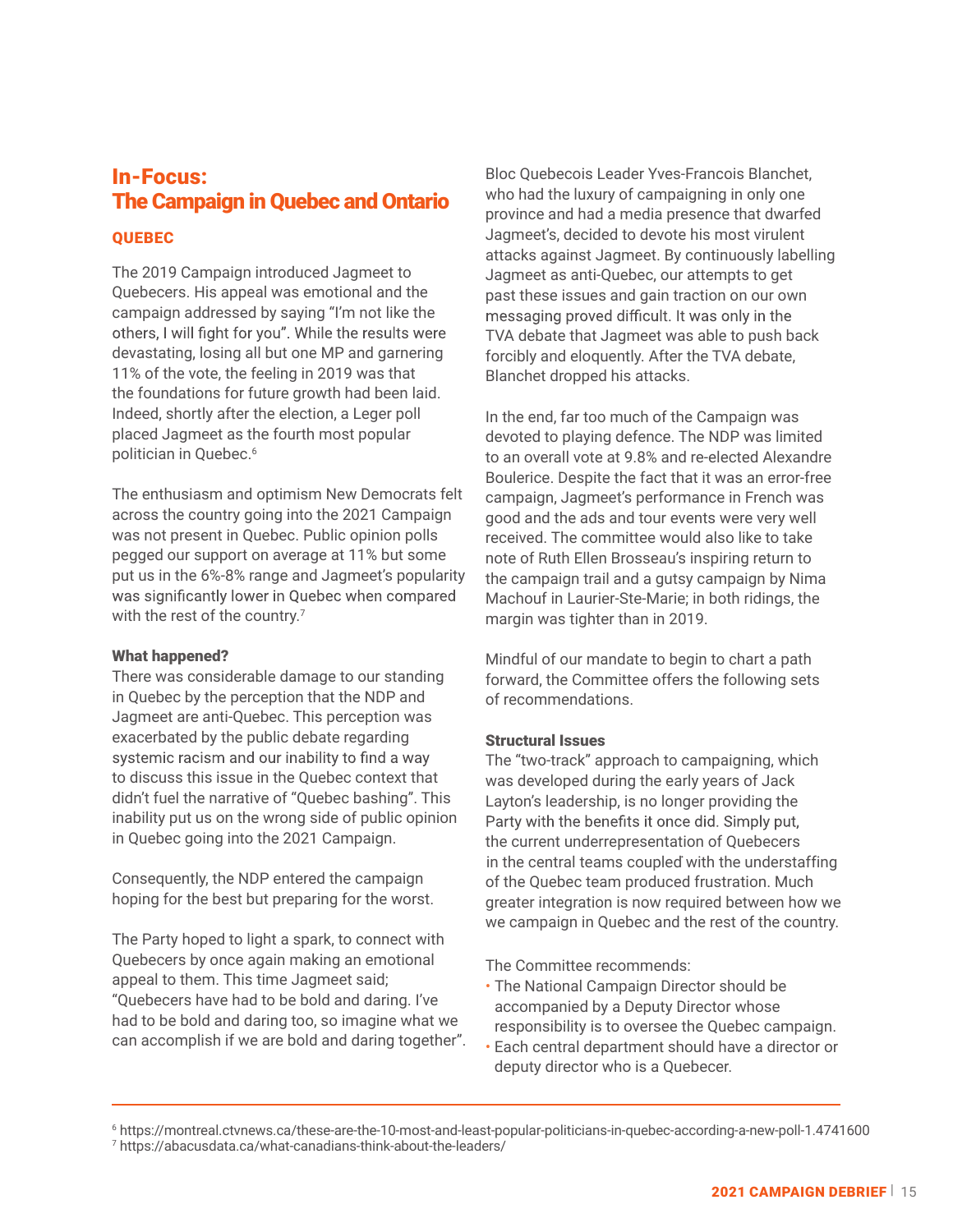- A closer working relationship should be forged between the ad and polling agencies hired in Quebec with those hired for the rest of the country.
- Due to the absence of a provincial infrastructure in Quebec, a robust team should be put in place as soon as possible to assist EDAs to select candidates, prepare the ground game, raise money and ensure regional media coverage.

# APPEALING TO QUEBEC VOTERS:

The feedback the Committee heard is that the damage caused by the period between 2019 and 2021 is generally behind us and that we once again have an opportunity to grow our support. The Committee has come to two conclusions:

- 1. Jagmeet remains our greatest asset, and
- 2. The NDP must show through actions and not words that Quebecers are a priority for the party.

#### The Committee Recommends:

- More of Jagmeet's normal day should be spent speaking in French.
- Debate preparations in French should become an ongoing activity.
- A team should be created to discuss Quebec issues and general strategy with Jagmeet on a regular basis.
- The question "how will this play in Quebec?" should be posed before important decisions are taken.
- Jagmeet should visit Quebec more often, and should sometimes make significant announcements in Quebec.
- Increase Jagmeet's presence in Quebec media markets, including through 'lifestyle' TV shows and talk shows where he can highlight his personality.
- A team of bilingual MPs should be created and encouraged to visit target areas in Quebec regularly. They should attend events, hold public meetings or media events with candidates whenever possible.

In closing this section, and as a prelude to the next, the Committee believes that proceeding in this manner will not only improve our standing in Quebec, but that being more viable in Quebec will also make us more appealing to that large segment of voters in Ontario who will only vote for truly national parties.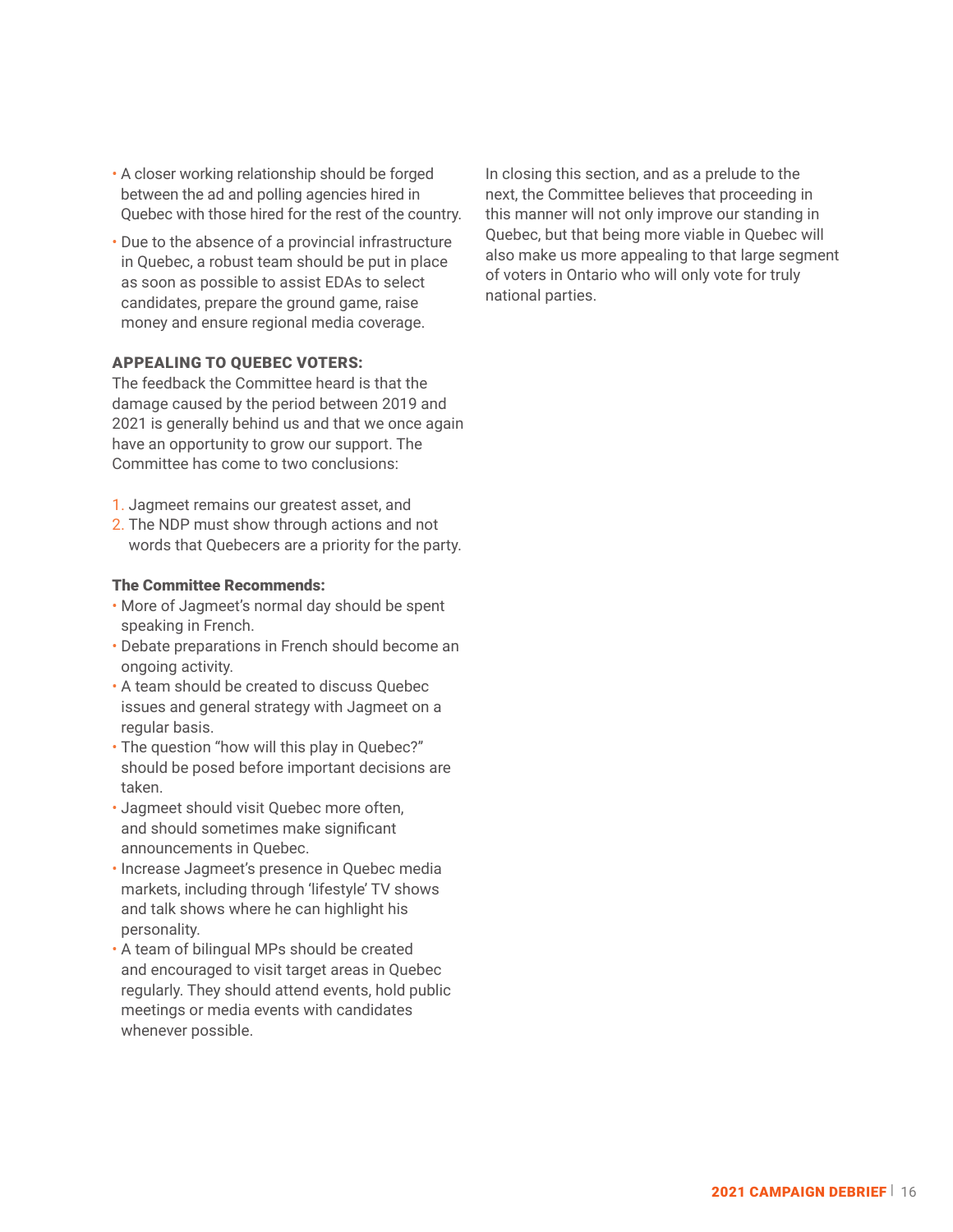#### ONTARIO

New Democrats approached the campaign in Ontario with high hopes, and the feedback the committee heard from organizers and campaigns was largely positive. Especially in those ridings that were considered battlegrounds, the committee heard that fundraising was greater than expected, campaigns were well co-ordinated, and tour events were well-received. Some campaigns expressed frustration with a lack of communication with central.

Campaigns in Ontario highlighted two key areas of success: the Leader's Tour, and engagement with young people. The Leader was well-liked across the country, and his presence in the province helped to engage with a lot of people who had never considered voting for New Democrats. The Leader's presence on social media helped immensely to engage with young and first-time voters. One campaign identified that historically Liberal families are having children who are more left-leaning than their parents, and Jagmeet's ability to resonate with them means good things for the party. There was concern that, while young campaigners were energized for the 2021 campaign, the support and resources may not be present in EDAs to keep them engaged until the next one.

The committee did hear about the outsized impact that strategic voting and motivations to vote played on the ground. While these issues are not unique or exclusive to Ontario, their impact was magnified. This is also exacerbated by the idea among Ontario voters that the federal government is "their government", as compared to other provinces, where voters identified with the provincial level of government more closely. The result of that was that, for Ontario voters, the calculus of gaming out the results played a significant role in deciding who to vote for, both in stopping the Conservatives (in downtown Toronto and the 905) and in stopping Justin Trudeau (in rural Ontario and the north). The NDP's endgame messaging was unable to change voter's minds or convince them to "take a risk".

Again, these issues are not unique to Ontario, but in considering how many battleground campaigns are in the province, and in how many we came within 15% of victory, the committee wanted to highlight this issue.

While people in Ontario liked Jagmeet and the support for the Liberals was waning, there was no significant upswing in support for the NDP as was hoped. The committee heard that messaging around "strategic voting" was never nailed down for ridings in downtown Toronto and Brampton. Simply stated, the NDP did not offer enough of a reason for people to disrupt the status quo, and concerns about Conservatives coming to power were significant. Jagmeet was going after Trudeau a lot but was failing to communicate how he would be a better alternative.

Building on the momentum from 2021 will be crucial. Not only in keeping young people engaged with their EDAs and with the NDP, but also in keeping support available to the EDAs. Local campaigns expressed the need for education packages to assist with training, keeping organizers engaged, and having more input on NDP policy to feel a part of something bigger. Engaging with candidates early, identifying star candidates, and establishing expectations for a campaign are essential for long-term victories. Some candidates knew they were not likely to win, but small vote gains today could lead to bigger successes.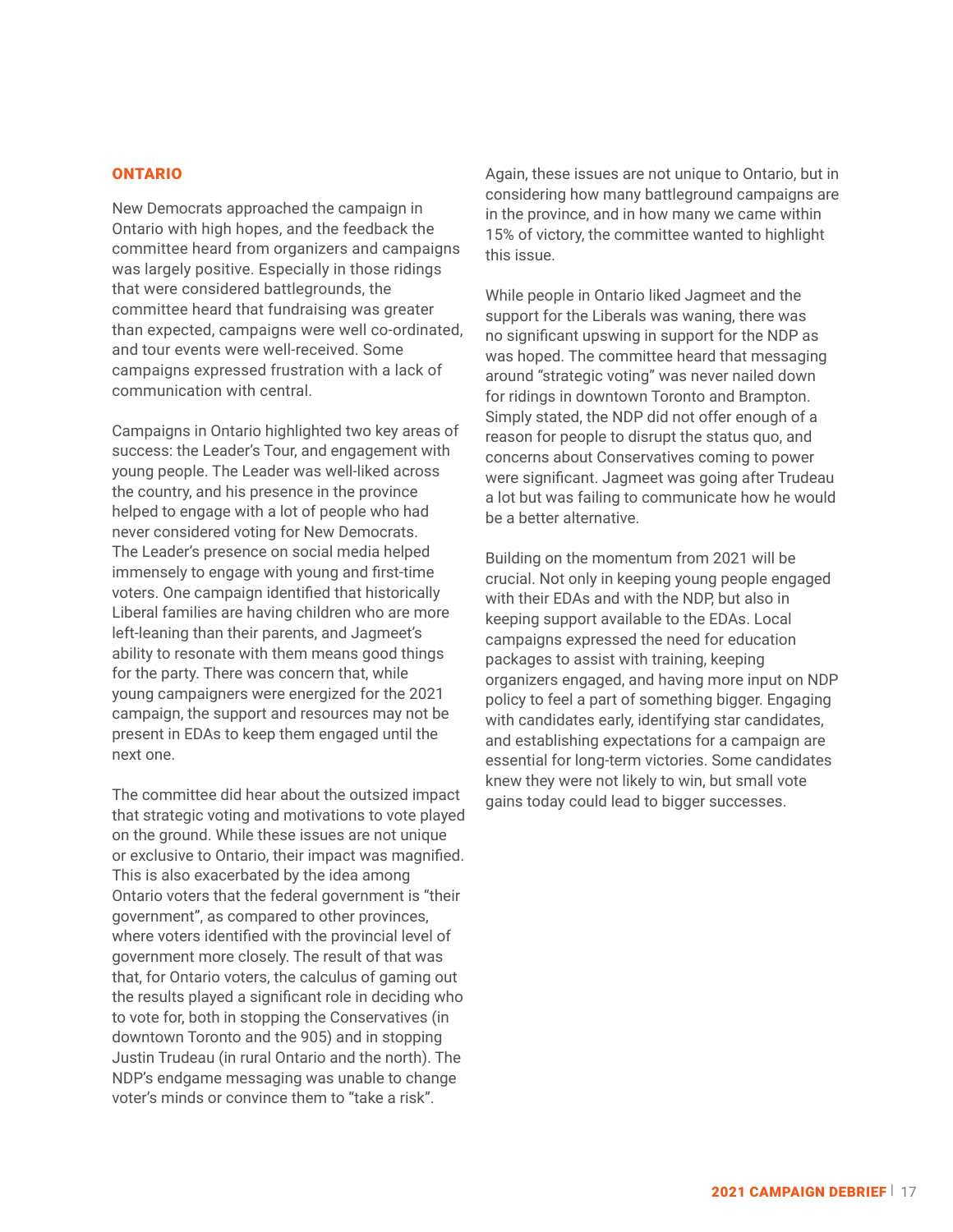# NORTHERN, RURAL AND REMOTE RIDINGS

In the context of a COVID-19 election, campaigns in Northern, rural and remote Ontario had unique experiences that are worth mentioning.

The experience among local campaigns was that there is a deep disdain for Justin Trudeau and folks are eager to get rid of him, turning to the Conservatives or to the People's Party as their solution. The feelings of uncertainty, precarity and vaccine hesitancy were seized upon by the PPC, and campaigns communicated a significant shift towards serious consideration of the PPC. This was most prominent in Timmins-James Bay, where the PPC finished with 13% of the vote total. Engaging with these voters is crucial.

Some campaigns experienced significant organizational issues. Outside organizers did not fully understanding the context of a Northern campaign, most notably with limited internet and infrastructure resources. While a Northern Ontario platform was helpful, having campaign staff able to work with local staff and communicate that message to local voters was lacking. Additionally, having bilingual campaign materials is crucial in many rural and remote Ontario communities.

Engagement with Indigenous voters was done too late, with an Indigenous Rock-the-Vote coordinator brought in a couple weeks into the campaign. While not exclusive to Ontario, Elections Canada did not provide voting stations in some reserves and communities, making it difficult to get potential voters out. This is a serious issue that Elections Canada must address and NDP must be more vocal about accessibility issues ahead of all future elections.

# The Committee Recommends:

- Amplifying what New Democrats win for Ontarians before and during the campaign. Voters in Ontario did not see our wins on issues like paid sick leave and did not see the NDP as the party to get things done for them.
- Have a stronger, more consistent response to voters who believe they must vote strategically.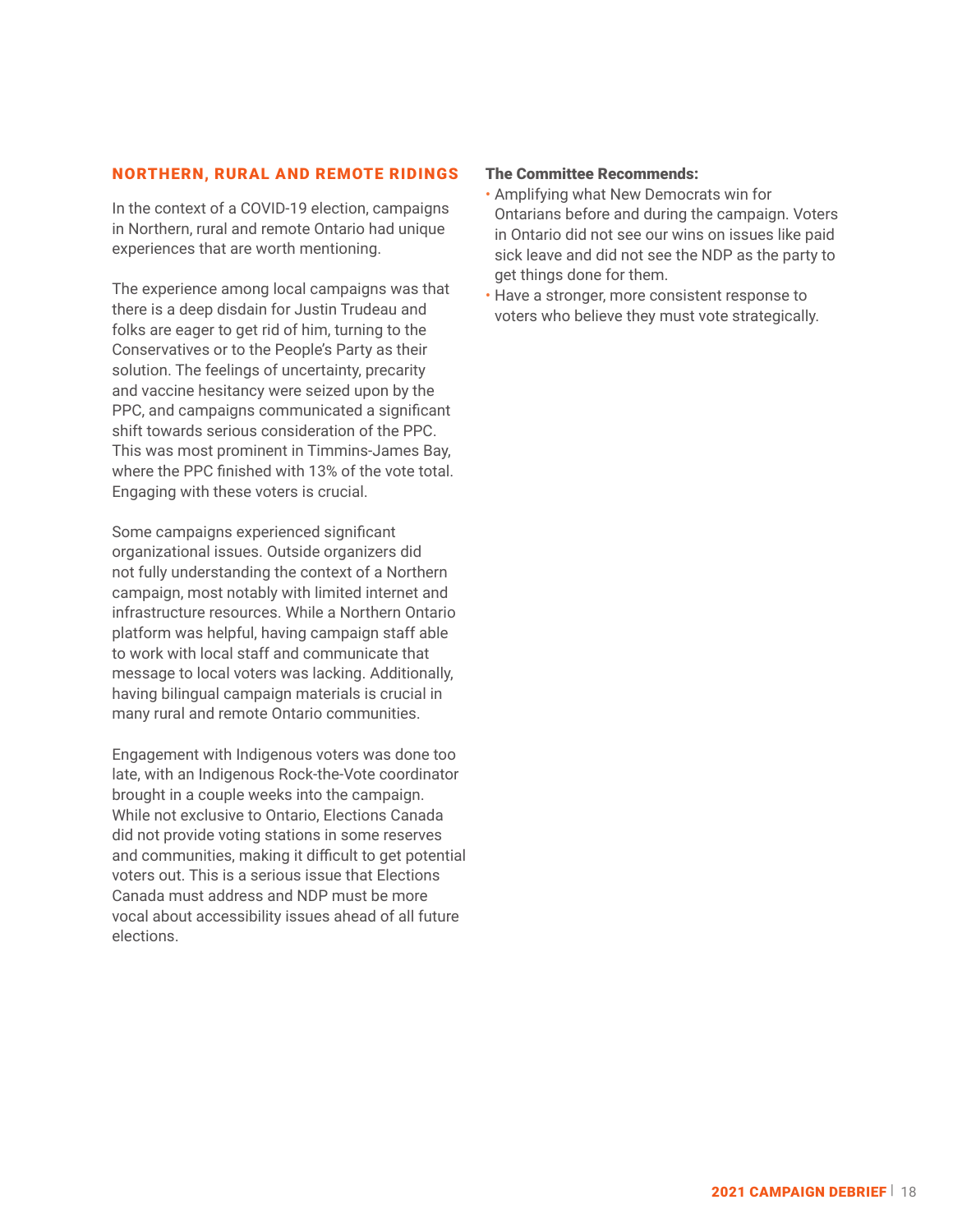# GENERAL RECOMMENDATIONS FROM THE **COMMITTEE**

## 1. Adopt a regional model for campaigns.

In large, urban areas having a regional model would work well. A regional approach to campaigning has worked in British Columbia and would help to remove the stigma of battleground, incumbent and hero riding labels. Such models are more cost effective, allowing several campaigns to share one campaign office and several resources. When possible, regional offices should be opened well in advance of a campaign. Work would need to be done with EDAs to adopt this approach well ahead of writ drop.

#### 2. Maintain a Permanent Campaign

New Democrats cannot win more seats if we are dormant between campaigns. The committee heard the need to fundraise, nominate candidates, prepare materials, and establish organizers well ahead of future campaigns. One elected MP told the committee that the formula for winning is to have \$20,000 in the bank and 20 committed volunteers before the writ drops – meaning an ongoing campaign effort is needed.

## 3. Maintain a Year-Round Data Program

Future campaigns will be reliant on information about our voters and on maintaining a strong digital presence. The party should invest in digital outreach and digital tools to build and maintain modern campaign infrastructure.

# 4. Be bold on communicating what the NDP has done and will do for Canadians

The Party must do better in differentiating between us and the other parties. Highlighting not only the victories that we have won but also the specific policy fixes we will bring is essential to defining a ballot-box question for voters and showing Canadians that the NDP are working for them.

# 5. Continue and refine a 21st century fundraising program between elections.

Fundraising is essential. Elected caucus members should be spending a specific amount of time fundraising, and EDAs must have the skills and tools needed to fundraise.

# 6. Establish key working relationships and expectations with vendors

The Party must do a better job of building productive working relationships with our vendors. There must be more clarity about the mandate and it must be communicated. There must also be clearer chains of communication with regards to responsibilities and reporting structures in working with vendors.

# 7. Expand the Leader's Tour outside of the **Campaign**

The Leader is the NDP's greatest asset. The Leader needs to show his personality between elections, visiting EDAs and speaking to workers in their workplace, youth, seniors, and leaders in the business community. The Leader must also be seen in big media markets talking about what the NDP is doing and can do for Canadians. We should also explore remote options to get the Leader into more gatherings.

# 8. NDP Caucus needs to focus on picking up seats.

The elected NDP Members of Parliament must continue fighting on the issues that matter most to Canadians – universal pharmacare and dentalcare, wealth inequality, and other issues affecting ordinary families. In addition, the NDP Caucus should explore new opportunities to win seats, such as "buddy EDA" programs to assist the NDP in other ridings.

# 9. Embrace diversity of thought

We believe that having some creative tension can yield better policy choices and campaign directions that the party would benefit from. Bringing in more voices to be involved in the strategic direction of campaign will help the party grow and help the party benefit from the complexity of voices that exist among New **Democrats**